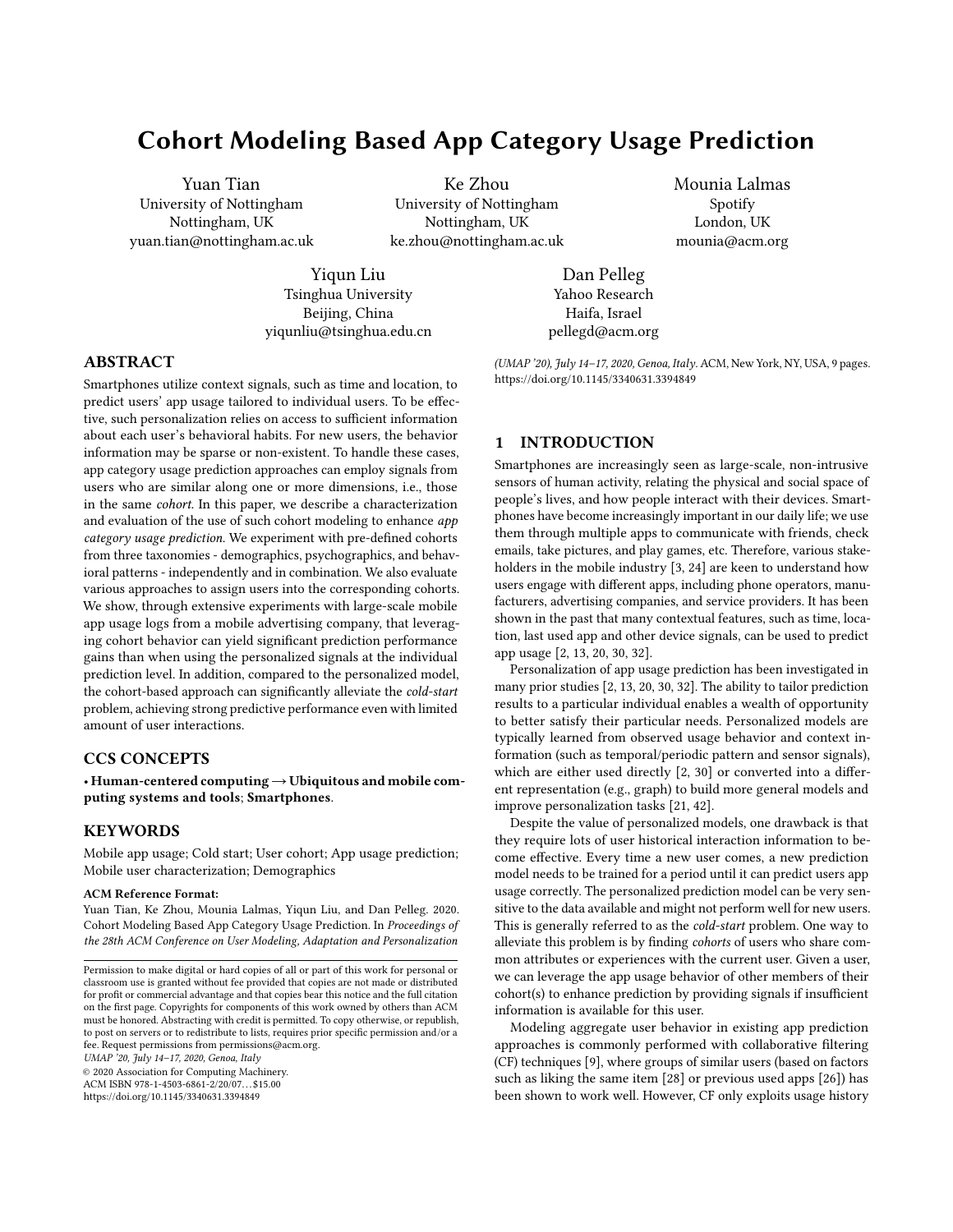information and explicit user rating feedback, ignoring the context information when people use various apps.

In this work, different from CF, we propose using cohorts to enhance app category usage prediction by exploiting various dimensions, including contexts, user characteristics and user interactions. Our method creates predefined cohorts covering three aspects: demographics (e.g., age, gender), psychographics (e.g., interests, way of living) and behavioral patterns (e.g., engagement frequency, revisitation patterns). Rather than limiting ourselves to these predefined sets, we also propose cohorts modeling methods that assign users to a combination of cohorts. We demonstrate through extensive experiments with a large-scale app usage log data that our cohort modeling methods can yield significant improvements over a personalized prediction model.

Finally we demonstrate that compared to existing approaches, our proposed cohort modeling method can significantly alleviate the cold-start problem, as it can achieve strong predictive performance for new users, even with limited amount of user interactions available. Moreover, users' interpretable cohort information can provide more transparency and expose the reasoning behind the prediction, which has been shown to be useful in improving the effectiveness of such recommendations [\[37\]](#page-8-13). Note that we do not directly compare our proposed approach with CF in this work given it is difficult to model all the dimensions we consider into the CF framework. Rather, our main focus is to demonstrate the effectiveness of our cohort-based approach, compared to personalized models, especially for the cold-start scenario.

Our papers make the following contributions:

- We establish a comprehensive taxonomy to generate cohorts using logs readily available for mobile app usage: demographics, psychographics, and behavioral patterns.
- We demonstrate that modeling user interests within these cohorts can enhance state-of-the-art app category usage prediction personalization methods, leading to significant gains in the prediction performance.
- Our proposed cohort modeling method can effectively alleviate the user cold-start issues compared with the personalized prediction models, especially when limited amount of user interaction data is available.

To our knowledge, our paper is the first to extensively utilize users' cohort information in predicting large-scale mobile app category usage.

#### 2 RELATED WORK

There are three relevant areas: (1) personalization of app usage prediction based on temporal and contextual features; (2) enhancing the recommendation system based on user grouping method; and (3) approaches for mobile user modeling.

Most of the previous research work on app usage prediction (exact app or app category) is based on both the temporal patterns and sensor signals collected, and only the personalized prediction model is explored. Tan et al. [\[20,](#page-8-5) [22,](#page-8-14) [32\]](#page-8-7) tried to predict the app usage patterns based on the periodic pattern and specific using times for each app. Huang et al. [\[2,](#page-8-3) [13,](#page-8-4) [30,](#page-8-6) [36\]](#page-8-15) applied contextual information in app usage prediction, like location (based on Wifi access points) and user profile configuration (silent mode, etc.). In those works, the number of participants is small or from one social community (e.g. college students). Only the recent research from [\[2\]](#page-8-3) uses a large-scale dataset to perform their prediction model, which is also the only work analyzed the user cold-start issues by leveraging the app installation list as the prediction basis for new users. Most of the other works do not work well for cold-start. In this paper, we propose to predict users' app category usage based on cohorts and show that this method help alleviating the user cold-start problem.

Collaborative filtering algorithm (CF) [\[1,](#page-8-16) [31\]](#page-8-17) can also be used to find people with similar interests and leverage their activities and preferences to provide relevant recommendations. However, the app usage prediction problem differs from traditional collaborative filtering settings, such as the Netflix rating prediction problem, in many aspects. First, user interaction with items such as apps is brief and repetitive in nature, whereas items like movies and books are usually watched/read once. Second, the user feedback of app usage is inherently implicit in the form of item clicks, as opposed to explicit feedback like ratings or comments. Additionally, app usage has a temporal ordering of clicks within sessions. Lastly and most importantly, app usage prediction must be made available dynamically as the user interacts with the system. The cold-start problem also exists in CF recommendation systems [\[6,](#page-8-18) [23,](#page-8-19) [29,](#page-8-20) [40\]](#page-8-21) and Natarajan et al [\[26\]](#page-8-12) tried to solve it by clustering users based on their (sparse) one-step item transition probabilities. In our work, we propose a user cohort modeling method that goes beyond item transition patterns.

Some researchers looked at modeling smartphone users based on their app usage behaviour. Jones et al. [\[15\]](#page-8-22) identified three distinct clusters of users based on their app revisitation patterns: checkers who exhibit brief but quick revisit patterns, waiters who are split between short-medium revisitations and long revisitations, and responsives who exhibit sometimes brief and sometimes long revisit patterns. Zhao et al. [\[38\]](#page-8-23) identified 382 distinct kinds of users from more than 10,000 individuals. In their work, users are represented by the average usage weight of each app category in different time periods. Zhao et al. [\[16,](#page-8-24) [38\]](#page-8-23) also show that the way users engage with their apps is related to their demographics. Finally, Li et al. [\[18\]](#page-8-25) reported how the choice of device models impact app selection, revealing the significance of device models on app usage.

To summarize, although many studies have been conducted on mobile app usage prediction and mobile user modeling, no existing works have been conducted on modeling the user cohort for the purpose of app category usage prediction. In addition, less research has been undertaken on the user cold-start problem. In this work, we aim first to answer the question of whether users' app category usage can be predicted based on users' cohorts information. If yes, we then aim to answer our second question of whether the proposed framework can help the user cold-start issue. For simplicity, we will often refer to app usage to mean app category usage in the rest of this paper, unless otherwise stated.

# 3 DATA OVERVIEW

The dataset used in this paper is collected from a mobile analytics and advertising platform at Yahoo. We collected a sample of mobile usage logs from a week in March 2017 from US-based users. Each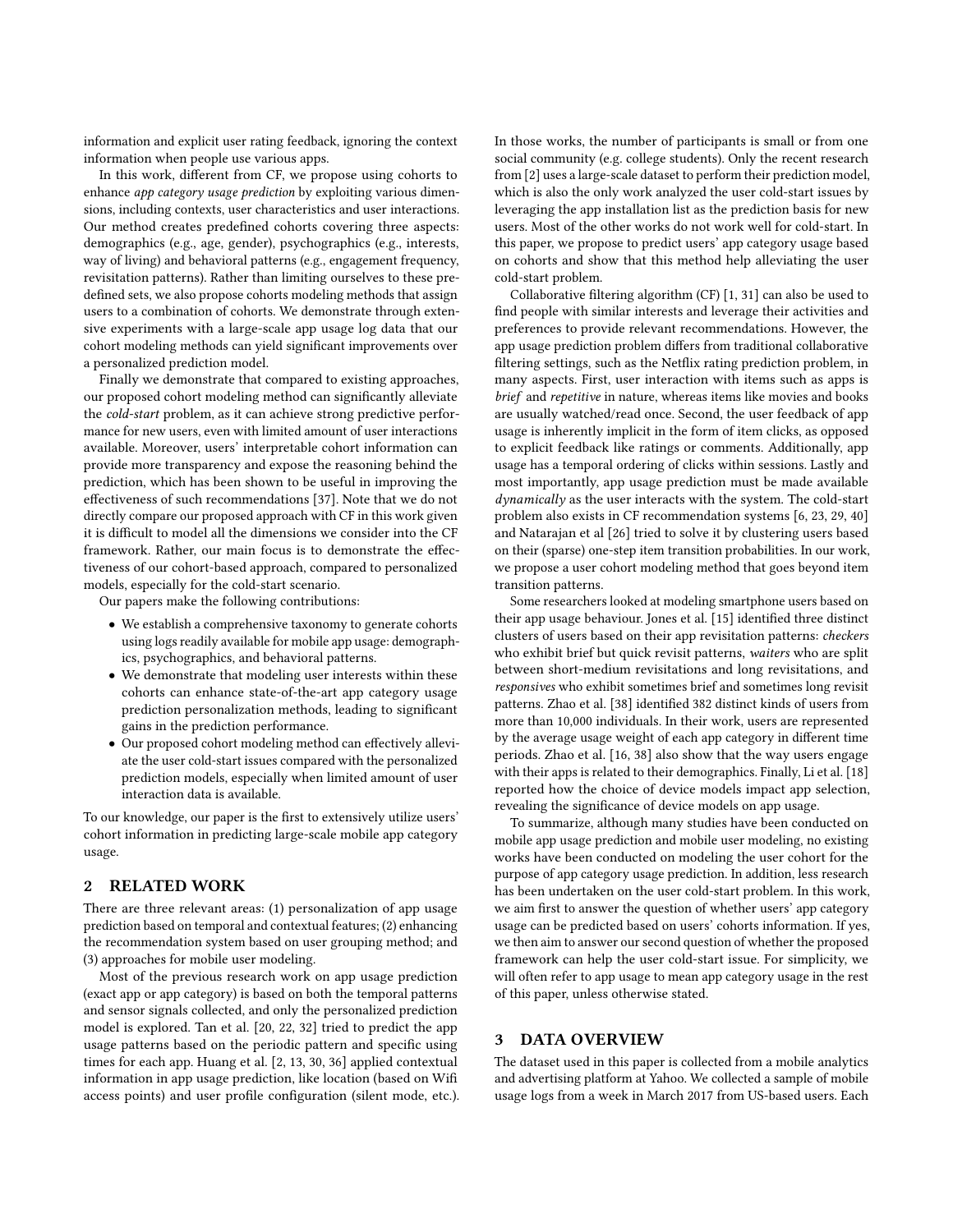<span id="page-2-0"></span>Table 1: Statistics of our dataset.

| Age       | %users | Gender  | %users |
|-----------|--------|---------|--------|
| $13 - 17$ | 7.1%   | female  | 51.8%  |
| $18 - 24$ | 15.9%  | male    | 48.2%  |
| 25-34     | 22.8%  | ΩS      | %users |
| $35 - 54$ | 43.9%  | android | 57.3%  |
| $55+$     | 6.9%   | ios     | 42.5%  |

log consists of the user's general app usage information, such as demographics, operating system, timestamp, app category, and app usage duration. All the data was anonymized by removing all personally identifiable data prior to processing. To reduce bias from users with low level of engagement, we restricted our sample to those users who interacted with apps from at least five different categories. These steps resulted into a dataset of approximately 400,000 sessions, 4,000 unique apps and 5000 users.

Table [1](#page-2-0) shows some statistics. 51.8% of app users are female, and most of the logs are generated by users between 35 and 54 years old. 99.8% of the devices are operated by Android or iOS. Our dataset contains 45 app categories (consistent with the Google Play App taxonomy [\[10\]](#page-8-26)), ranging from social, communication to business. The most popular app categories include social, lifestyle, productivity, tools and utilities.

# 4 COHORT MODELING

One goal of this work is to extract informative and interpretable user cohorts based on different aspects of users' characteristics and app usage behaviors. The cohorts are used to draw "portraits" of users, which we believe will help predicting app category usage. A user cohort is a group of people who share common characteristics or experiences within a defined time-span. From previous work, three major dimensions have been used to classify users [\[11\]](#page-8-27): demographics, psychographics and behavioral. Demographics is the most popular dimension; it includes age, gender, occupation, education, religion, race, and location. Psychographics brings a better understanding of the users as a person by measuring psychological aspects, such as the way of living (lifestyle), interests and opinions [\[41\]](#page-8-28). Finally, the behavioral dimension focuses on the actual behavior of users, and includes spending/consumption habits, session frequency, usage rate, and loyalty status. In this work, we use these three dimensions to develop user cohorts based in a one-week time window. The taxonomy of user cohorts is detailed in Table [2.](#page-3-0)

### 4.1 Demographics

The first user cohort is based on user demographics. In our case, these are age, gender, and operating systems. Some studies have shown that age and gender have an important impact on how users use apps on their smartphones [\[38\]](#page-8-23). For example, male users may be more engaged with sports apps and female users use more shopping apps. We group users into two gender cohorts: male and female, and five age cohorts: 13-17, 18-24, 25-34, 35-54 and 55+. Li et al. [\[18\]](#page-8-25) reported how the choice of device models can impact the adoption of app stores, app selection and abandonment, online time, and data plan usage. Their work revealed the significance of device models against app usage, and suggest taking into account

the device models as an essential factor in app recommendation tasks. We use operating system and group users into three cohorts accordingly: Android, iOS, and others.

### 4.2 Psychographics

Besides demographics, the psychological characteristics of a user, such as specific needs, preferences, and interests may also be a strong driver of app usage. For example, a young man interested in cooking may tend to use more recipe apps even if this category of apps is not broadly popular within his demographic group. Such differences between individuals and the communities to which they belong might be reflected in app usage. Thus, considering the psychographics of users may provide important insights in predicting app usage. We define user cohorts from three aspects of users' psychographics (see Table [2\)](#page-3-0): interests, the way of living, and communities.

4.2.1 **Interests**. Users' specific interests may be indicative of future intent on app usage. For example, users who love sports might potentially access sports apps and consume more sports-related content than others. Therefore, it is important to consider users' interests when predicting app usage. To group users based on their app preferences, keeping the most popular app categories for each user based on their historical app access frequency is a straightforward way of doing this. However, previous researchers [\[19,](#page-8-29) [27\]](#page-8-30) have found that the app popularity distribution follows Zipf's law, which indicates that only a few apps have high installation/usage whereas many apps have low installation/usage. Users grouped by their absolutely top app categories may lead to a skewed distribution meaning that most users may be classified into a few cohorts, mostly highly popular apps, such as social-networking, productivity, and communication.

Other than selecting the *absolutely* top app categories, we employ another strategy to select the relatively most popular app categories for each user by normalizing across all users. This strategy can properly represent users' app category preferences as well as keeping users' specific preference characteristics. Specifically, the top  $k$  apps for user  $u$  are selected based on the popularity score  $P(a, u)$  for each app  $a$ , which is calculated based on usage frequency of that app category for user  $u$  and the usage frequency of the corresponding app category for all users:

$$
P(a, u) = \frac{f(a, u)}{\sum\limits_{u_i \in U} f(a, u_i)}\tag{1}
$$

where app  $a \in A$ , and A is the set of all the app categories engaged by  $u$ .  $f(a, u)$  represents the usage frequency of the app category  $a$ for user  $u$  in a given period while  $U$  is the set of all users. Given this popularity score  $P(a, u)$ , we can select the top  $k$  app categories to represent the interests of user  $u$ . Through this normalization, the "niche" popular app categories are used for representing that user.

Selecting appropriate  $k$  for the top  $k$  app categories can be also crucial for the user representation. Consistent with prior results [\[2,](#page-8-3) [33,](#page-8-31) [34\]](#page-8-32), we find that if we deem  $k$  as the number of all the app categories used by that user, 77.3% of the users can be uniquely identified (i.e., each of those users belongs to a user cohort that consists of exactly that one user). To empirically evaluate this, we present the results of the cohorts generated by varying  $k$  from 1 to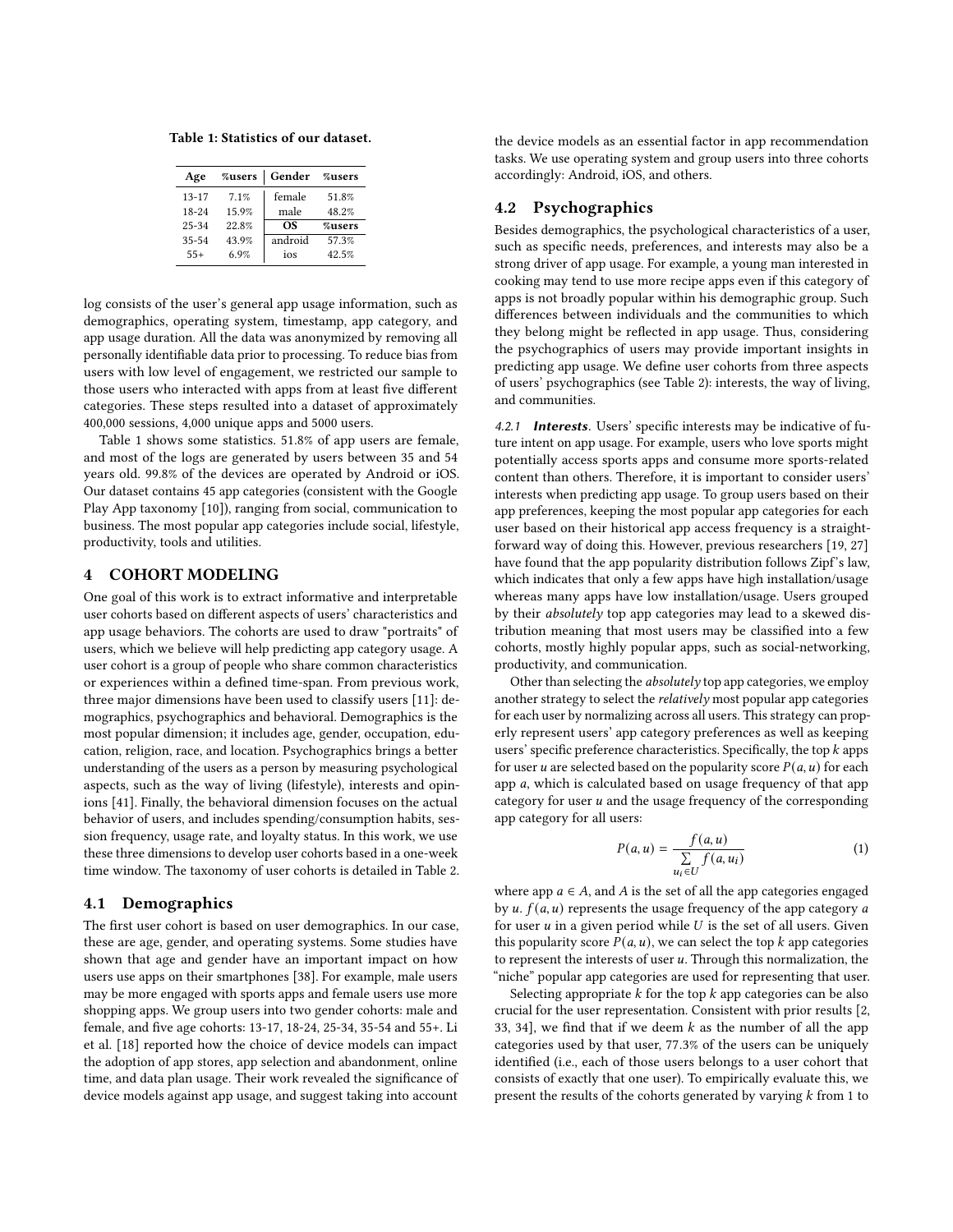<span id="page-3-0"></span>

| Taxonomy      | <b>Features</b>       | <b>Cohort Modeling Dimension</b> | <b>Cohort Dimension Illustration</b>                                   | <b>Cohort Label Amount</b> |
|---------------|-----------------------|----------------------------------|------------------------------------------------------------------------|----------------------------|
| Demographic   | "Physical" Attributes | Gender                           | Female, Male                                                           |                            |
|               |                       | Age                              | 13-17, 18-24, 25-34, 35-54, 55+                                        |                            |
|               | Technographics        | <b>Operation System</b>          | iOS, Android and Others                                                |                            |
| Psychographic | Interests             | Absolute App Category Interests  | Absolute Top K Preferred App Categories                                | 45-961                     |
|               |                       | Relative App Category Interests  | Relative Top K Preferred App Categories                                | $45 - 1.5k$                |
|               | Way of Living         | Get up Time                      | Late-riser, Normal, Early-bird                                         |                            |
|               |                       | Bed Time                         | Night-bird, Normal, Early-to-bed                                       |                            |
|               |                       | Nocturnal phone use              | Heavy-use, Normal, Light-use                                           |                            |
|               | Community             | Temporal App Interests           | night communicators, evening TV watchers, weekend morning gamers, etc. | $114 + 7$                  |
| Behavioural   | Engagement            | Time Spent                       | Tourists, interested, average, active and VIP                          |                            |
|               |                       | Access Frequency                 | Tourists, interested, average, active and VIP                          |                            |
|               | Revisitation          | <b>Revisitation Patterns</b>     | Checkers, Waiters, Responsives                                         |                            |

<span id="page-3-1"></span>Table 3: Description of the cohorts generated based on different selected app category sets (% User Identified: percentage of users are uniquely identified by the selected app categories; # Cohorts: number of cohorts generated; Avg. # of Users: average number of users in each cohort; Std: standard deviation of the number of users in each cohort.)

| <b>Interests Representation</b> | % User Identified | # Cohort | Avg. # of Users | Std.   |
|---------------------------------|-------------------|----------|-----------------|--------|
| Absolutely Top 1                | 0%                | 45       | 65              | 142.67 |
| Absolutely Top 2                | 4.0%              | 364      |                 | 18.62  |
| Absolutely Top 3                | 18.5%             | 961      |                 | 5.01   |
| Relatively Top 1                | $0\%$             | 45       | 62              | 37.82  |
| Relatively Top 2                | 4.7%              | 582      |                 | 5.21   |
| Relatively Top 3                | 33.5%             | 1522     |                 | 1.71   |

3, as shown in Table [3.](#page-3-1) We can observe that by selecting  $k$  equal to 3, most of the user cohorts consists of only 2-3 users whereas many users can be uniquely identified (i.e., many cohorts only consist of exactly one user). Therefore, we enumerate different interests representation, setting  $k \leq 3$  in the rest of the work.

4.2.2 Way of Living. We focus on when a user gets up or goes to bed, and how actively the user uses the phone during the night (midnight to 6 AM).

Get-up & Bed time. Murnane et al. [\[25\]](#page-8-33) found that users' smartphone app usage patterns vary for individuals with different body clock types. In this work, we focus on when a user gets up or goes to bed. Zhao et al. [\[39\]](#page-8-34) identified the get-up time and bed time by the charge cycle of smartphone batteries; however, this information is not available in our dataset. Following a similar methodology to [\[39\]](#page-8-34), we assume that the users start to "stop" using the phone before getting to sleep and pick up the phone when they get up. If there is an idle time of phone usage for longer than 4 hours at night (i.e., the idle time starts between 8 PM and 5 AM; ends between 4 AM and 1 PM), we identify it as the sleeping time. We then use the timestamp of the start and end of this sleeping time respectively as the "go-to-bed" time  $T_h$  and "get-up" time  $T_g$ .

Nocturnal Phone Usage. This measures how actively a user uses the phone during the night. Following the methodology in [\[39\]](#page-8-34), the total duration of all the active periods of app usage during night time (between midnight and 6 AM)  $D_n$  is computed as the feature for representing nocturnal phone usage.

After obtaining those variables (go-to-bed time  $T_b$ , get-up time  $T_g$ and nocturnal usage duration  $D_n$ ), we need to further group them into user cohorts. We are particularly interested in those traits

that make the users different from others. Following from [\[39\]](#page-8-34), we first normalize those discrete features using z-score. By assuming those features follow the Gaussian distributions, we then calculate the mean and standard deviation for each of those features. As shown in prior work [\[39\]](#page-8-34), those features far away from the mean of the feature with more than one standard deviation (std) can be utilized for representing the special user traits. Therefore, as shown in Table [2,](#page-3-0) for each "way of living" feature, a pair of semantic labels is generated for two ends of the feature distribution, i.e., lying outside of the interval of (mean  $\pm$  std). For example, based on the distribution of get-up time  $T_g$  for all users, if a user gets up within the time period of mean  $\pm$  std, we will label his/her cohort as "normal". Otherwise, we will label him/her as "later-riser" if the user gets up later than the timestamp of "mean+std" and as "early-bird" if he/she gets up earlier than the timestamp of "mean-std".

4.2.3 **Communities**. Several studies have clustered users into different communities based on their temporal app usage patterns. For example, Zhao et al. [\[38\]](#page-8-23) identified 382 distinct kinds of users using their clustering method based on the usage frequency of different app categories during specific time periods. Within their proposed clustering method, they identified different types of users and ultimately label them with a community label, such as night communicators, evening learners and car lovers. Different from interests described in Sec. 4.2.1, the communities capture the more fine-grained temporal app usage patterns.

In our work, we utilize the same methodology to assign each user to different communities. Based on our dataset, each user is represented by a vector  $C_v$  of 45 (categories) x 4 (time periods) x 2 (weekends and workdays) for a total of 360 dimensions. By applying the best performing k-means-MeanShift hybrid clustering algorithm described in [\[38\]](#page-8-23), we obtain a total of  $114\pm7$  $114\pm7$  clusters.<sup>1</sup> This k-means-MeanShift clustering algorithm combines the benefits of multiple standard clustering algorithms, is computationally feasible, and finally is able to automatically determine the ultimate number of clusters. We find that our clustering results are similar to the findings in [\[38\]](#page-8-23) that many meaningful communities exist in our clusters, such as night communicators, evening TV watchers and weekend morning gamers.

<span id="page-3-2"></span><sup>&</sup>lt;sup>1</sup>Since we use 5-fold cross validation in our performance evaluation, different number of clusters are generated in different folds.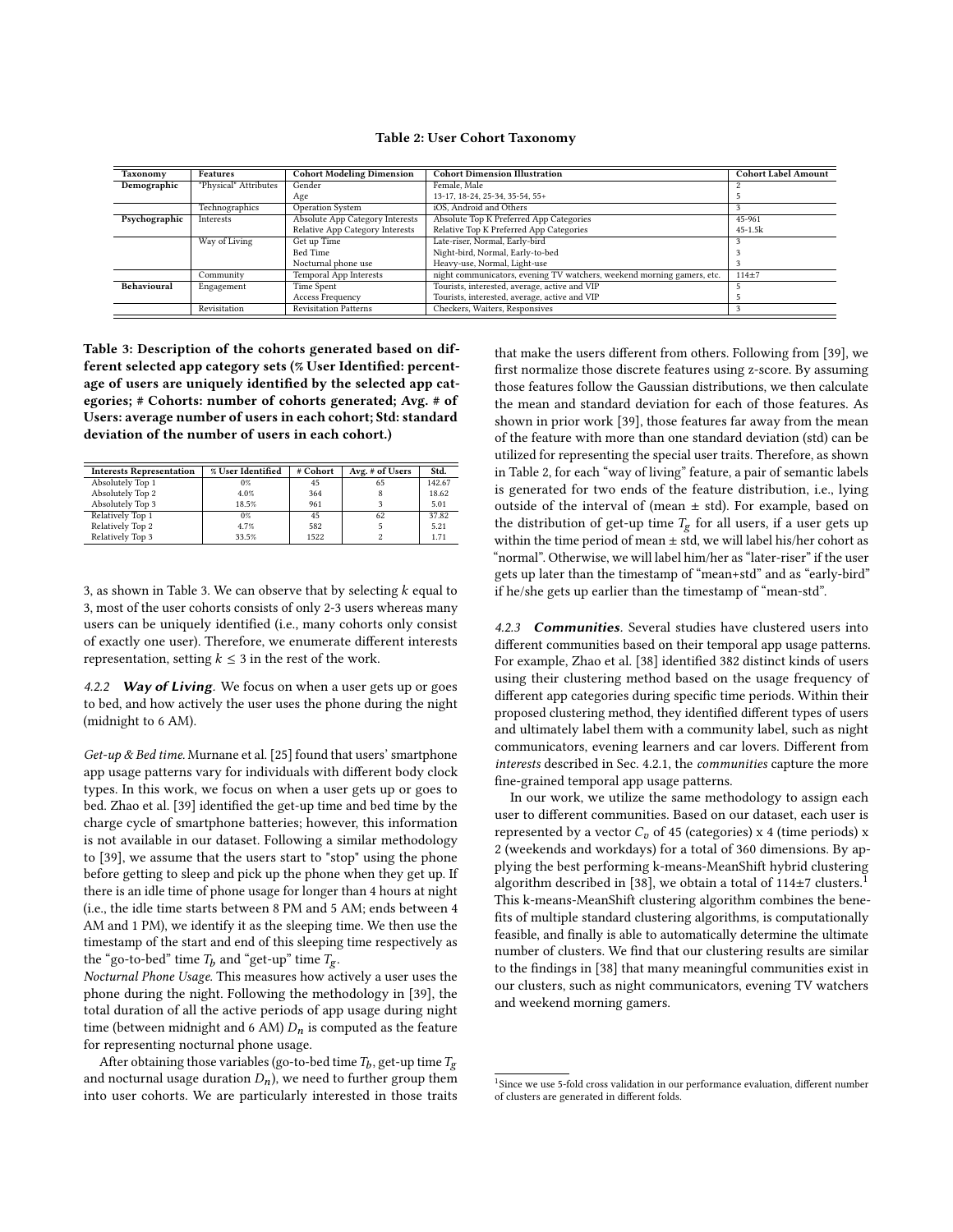### 4.3 Behavioural

The third dimension is based on behavioral patterns. We consider two aspects of users' behavioral characteristics, which we show in Table [2:](#page-3-0) engagement and revisitation.

4.3.1 Engagement. Within the context of web browsing, Lehmann et al. [\[17\]](#page-8-35) created five types of user groups based on their frequency of visiting the site over a month: tourists, interested, average, active and VIP users. They identified that the proportion of specific types of users based on their engagement will be different across websites. In this work, we also hypothesize that users with different engagement levels may behave differently in terms of app usage. Additionally, we measure not only users' engagement in terms of how frequently they access apps, but also the more fine-grained total time spent (i.e., total dwell time). The latter represents the total duration of users accessing mobile apps in the given period.

Following the five-level engagement level definition in [\[17\]](#page-8-35), we propose the following strategy for defining users' engagement cohorts based on their mobile app behavior patterns. We group users into five different engagement cohorts of duration and frequency, respectively, by using the quantiles at 20%, 40%, 60%, 80% and 100% as the breakpoints, resulting in those five cohorts: tourists, interested, average, active and VIP.

4.3.2 **Revisitation.** Jones et al. [\[15\]](#page-8-22) present a revisitation analysis of smartphone use. They propose that users could be clustered into three different types based on their revisitation patterns, where a revisitation curve for a particular user is constructed by considering the in-between duration in launching  $any$  app on their phone. They grouped the users based on the revisitation curves into three user cohorts: checkers (users exhibiting brief revisit patterns lightly skewed towards fast revisitation of less than 4 hours), waiters (users exhibiting longer revisit patterns longer than 16 hours), and responsives (users exhibiting a hybrid of brief and long revisit patterns).

Following [\[15\]](#page-8-22), we use an exponential scale for revisit interval bins, which are 1, 2, 4, 8, 16 and 32 minutes; 1, 2, 4, 8, 16, 32 hours (i.e 1.3 days), 64 hours (i.e. 2.6 days), 128 hours (i.e. 5.3 days), and above (i.e >5.3 days). A revisitation curve characterizes a user by its 15-dimensional vector  $R_p$ , where each dimension corresponds to the frequency of revisits within the corresponding bin. These curves are like a "signature" of users' behavior in launching mobile apps. We iteratively apply k-means for a varying number of clusters and use within-groups sum of squares to plot the variations as a function of the different number of clusters. We then pick the "elbow" of the curve as the optimal number  $k$  of clusters. Based on this simple kmeans method, we identify a substantial trichotomy of user cohorts within their revisitation patterns: checkers (which accounts for 39.6% of users), waiters (13.5%) and responsives (46.8%).

# 5 APP CATEGORY USAGE PREDICTION BASED ON COHORT MODELING

In this section, we introduce our approach of using cohort modeling for the purpose of app category usage prediction. We start by formalizing the prediction problem, and then discuss how to assign the cohort information when a new user comes. To assign users into cohorts of different granularity, we also describe how we build

combined user cohorts. Finally, we evaluate the performance of the proposed prediction method, including for the user cold-start problem.

# 5.1 Problem Formulation

In our work, we aim to predict the app category a new user will use based on their cohort information. Our aim is to overcome the data sparsity issue and to guarantee efficient real-time prediction. Each user can be characterized by his/her cohort information, i.e., demographics, psychographics, and behavioral patterns. For each user, given the current time (time of day and day of week) and his/her cohorts information, we want to predict the app category he/she will use. This prediction task can be formalized as a multi-class prediction problem. There are  $K = |A|$  classes for this prediction task, where  $A$  is the set of all app categories in the dataset.

The app category usage prediction problem is formally defined as follows: Given a list of app categories  $\{a_1, a_2, ..., a_i\}$ , the users' cohorts information  $C$  and temporal context  $T$ , the problem of app usage prediction is to find an app category  $\hat{a}$  that has the highest probability of being used under  $C$  and  $T$ . Specifically, we aim to solve:

$$
\hat{a} = \underset{a_i \in A}{\operatorname{argmax}} P(a_i | C, T)
$$

### <span id="page-4-0"></span>5.2 User Cohorts Assignment for New Users

Since the user cohort based approach aims at addressing the user cold-start problem, we split the training and test set based on users instead of log entries. In the training set, the users are assigned to the specific cohorts based on their usage logs. For example, the community cohorts are generated based on the clustering results of users in the training set. During the test stage, for all test users whom have not been seen by the system before, we assign those users to existing cohorts in the training set and then proceed to the prediction task. During the assignment process, we need to compare the new users with all "old" users in the vector space, so we first introduce the representative vectors for representing users' cohorts information as vectors. For scalar based cohort: e.g., demographics, the representative vector refers to the one-hot encoded vector of the categorical scalar. For cluster-based cohorts: e.g., community and revisitation, the representative vector is the vector used in clustering. We then propose three assignment approaches to assign the test/new users to the most accurate cohort within all the different cohorts taxonomies as described in Section 4.

5.2.1 Nearest centroid classifier (NCC). If we want to determine which existing cohort a new user belongs to, the straightforward way is to find the nearest cohort. Therefore, we propose to use the nearest centroid classifier [\[35\]](#page-8-36) as the first assignment methodology, which is a classification model in machine learning that assigns observations to the class of samples whose centroid is closest to the observation. In our scenario, given existing users' representative vectors  $\{(\vec{x}_1, y_1), ..., (\vec{x}_n, y_n)\}$  with cohort labels  $y_i \in Y$ , we compute the per-cohort vectors:

$$
\overrightarrow{\mu_{l}} = \frac{1}{|C_{l}|} \sum_{i \in C_{l}} \overrightarrow{x}_{i}
$$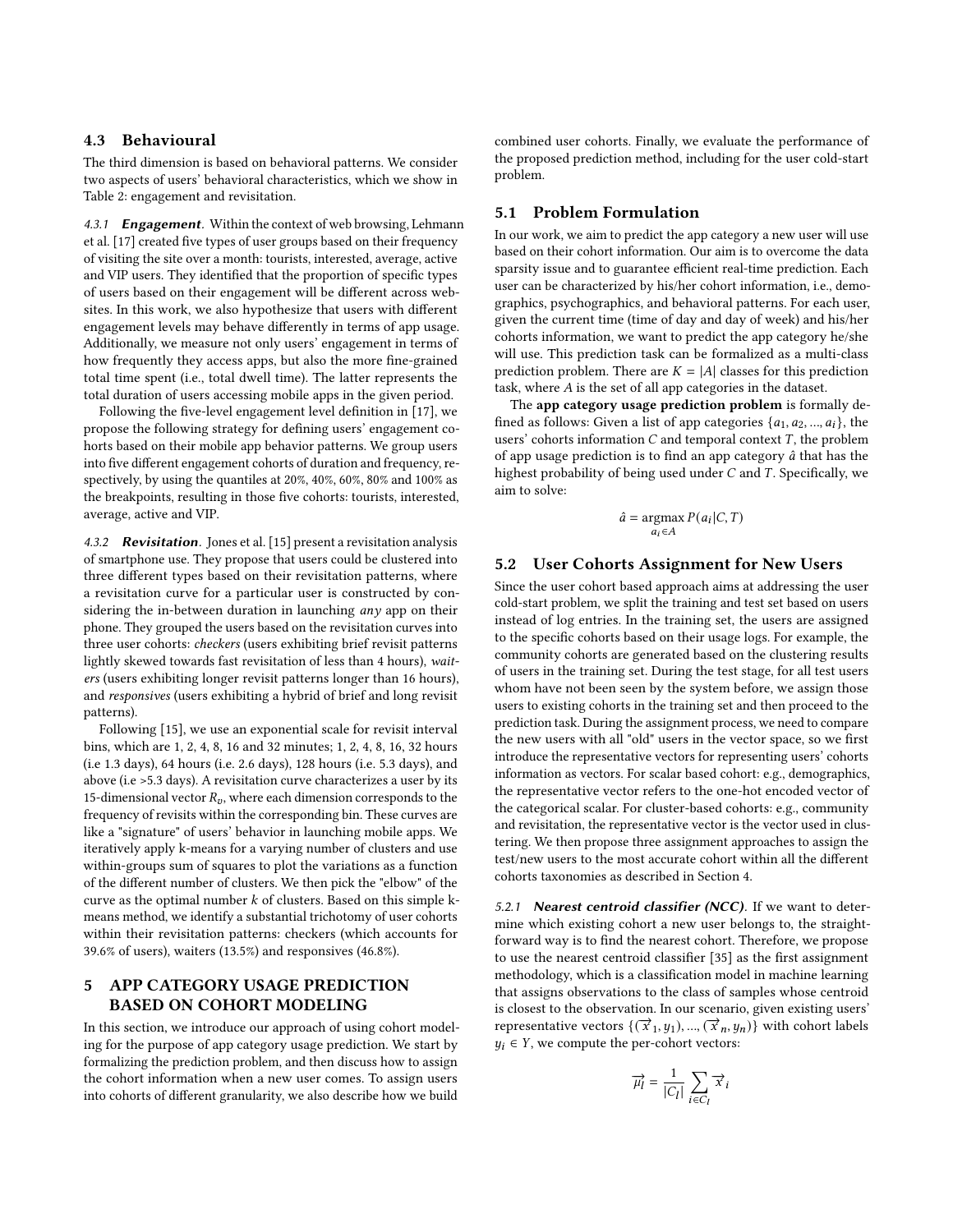where  $C_l$  is the set of indices of samples belonging to cohort label  $l \in Y$ ; the assignment function for the cohort label assigned to a  $\overrightarrow{x}$  is:

$$
\hat{y} = \operatornamewithlimits{argmin}_{l \in Y} \|\overrightarrow{\mu_{l}} - \overrightarrow{x'}\|
$$

5.2.2 K-nearest neighbor classifier (KNNC). The second approach is to apply the k-nearest neighbor (KNN) [\[8\]](#page-8-37) rule, which is one of the most straightforward non-parametric techniques in pattern classification. The basic idea of k-nearest neighbor classifier is: an object is classified by a plurality vote of its neighbors, with the object being assigned to the class most common among its  $k$  nearest object being assigned to the class most common among its  $\kappa$  nearest neighbors. Here we set  $k = \sqrt{n}$ , where *n* is the amount of unique cohort labels. Similar to NCC, representative vectors are used when calculating the distance between two users. More specifically, given a new user  $x'$  and a similarity metric  $d$  based on Euclidean distance, KNN classifier performs the following two steps: (1) It runs through the whole training set computing  $\tilde{d}$  between the new user  $x'$  and each user in the training set. We state the  $k$  users in the training set that are nearest to  $x'$  as the set C. (2) It then estimates the conditional probability for each cohort label, that is, the fraction of users in  $C$  with that given cohort label:

$$
\hat{y} = \underset{j \in Y}{\text{argmax}} P(y = j | X = x') = \frac{1}{k} \sum_{i \in C} I(y^{(i)} = j)
$$

where  $I(x)$  is the indicator function which evaluates to 1 when the argument x is true and 0 otherwise. Finally, the new user  $x'$  gets assigned to the cohort label with the highest probability.

5.2.3 Classifiers trained based on the existing cluster labels  $(RF)$ . Given the NCC assignment, some of the labels will be assigned based on the centroids of clustered results. However, assigning new points based on distance in a clustering algorithm is complex because the results of a clustering algorithm may be imperfect; they only present a snapshot of a (hopefully good) segmentation within the current data. With more data coming in, the cluster may change. Therefore to make the assignment more robust given a particular clustering segmentation, we can train an additional classifier where the resulting clusters are treated as different classes. In that way, we can account more intuitively for the non-robustness of the clustering labels. Besides, as we expect the clustering to reflect "some structure", it is a cheap and straightforward way to encapsulate that structure. Following this, the classifier learns  $P(c|x)$ based on users' representative vectors and corresponding cluster labels. When a new user  $x'$  appears, we can directly predict which class the new user belongs to instead of assigning him/her based on distance or neighbors. So here, we propose to use an additional classifier based on the Random Forest algorithm, which is efficient in assigning the cohort label to new users:

$$
\hat{y} = \operatorname*{argmax}_{c \in Y} P(c|x')
$$

# 5.3 Combination of Multiple User Cohorts

Besides predicting users' next app category solely based on one type of cohorts, we also want to consider multiple types of cohorts together. For example, as shown in Figure [1,](#page-5-0) a combined cohort with different types of demographic cohort features could be generated to describe a user. This combined cohort would have 30 different

<span id="page-5-0"></span>

Figure 1: Structured representative vector of combined user cohorts: combining age, gender and operation system groups would potentially result in 30 different cohorts.

labels since there are potential 30 different compositions based on age, gender, and operating system cohort labels. For instance, we can observe one of the combined cohorts in Figure [1:](#page-5-0) "Android male user cohorts aged 25-34". It is possible to generate a new cohort based on a combination of any cohort dimensions listed in Table [2.](#page-3-0)

The cohort assignment for new users within these combined cohorts follow the same methodologies described in Section [5.2.](#page-4-0) The representative vectors  $x$  are updated by concatenating the original vectors  $x_i$  of each selected cohort:

$$
x = [x_1, x_2, ..., x_i], i \in S_c
$$

where  $S_c$  is the set of selected cohorts to be combined. Figure [1](#page-5-0) illustrates the generation of such new representative vector.

#### 5.4 Experimental Results

In this section, we firstly empirically demonstrate how our proposed cohorts can be used to improve the prediction of users' app category usage. Secondly, we investigate whether our proposed approach can help addressing the user cold-start issue when compared with other prediction mechanisms.

5.4.1 Experimental Setup. We apply 5-fold cross-validation to evaluate each model. At each time, we split all the users into training, validation and test set: the logs of three-fold of the users are used as the training set, one-fold is validation set and the remaining one-fold users are used as the test set.

5.4.2 App Usage Prediction. Our goal is to predict which app category the user will use next. We use a set of state-of-the-art algorithms to build models for our prediction problem: (1) XGBoost (XGB) [\[4\]](#page-8-38), as an example of ensemble learning method; (2) K Nearest Neighbours (KNN) [\[5\]](#page-8-39), as an example of the non-parametric method for classification; (3) L2-regularized Logistic Regression(LR) [\[12\]](#page-8-40), as an example of linear classifier. The parameters in each model, e.g., K in KNN, the number of used trees, the maximum depth of the trees and the learning rate are tuned on the validation sets.

The features include the user cohorts and the temporal context (different hours of a day and days of a week). Additionally, we use the prediction model only based on context features as our benchmark, which takes all the users as they are "the same" (from one cohort). We report four metrics with 5-fold cross-validation: accuracy (acc), precision (pre), recall (rec), and F1-measure (F1). We test the prediction performance of the proposed user cohorts based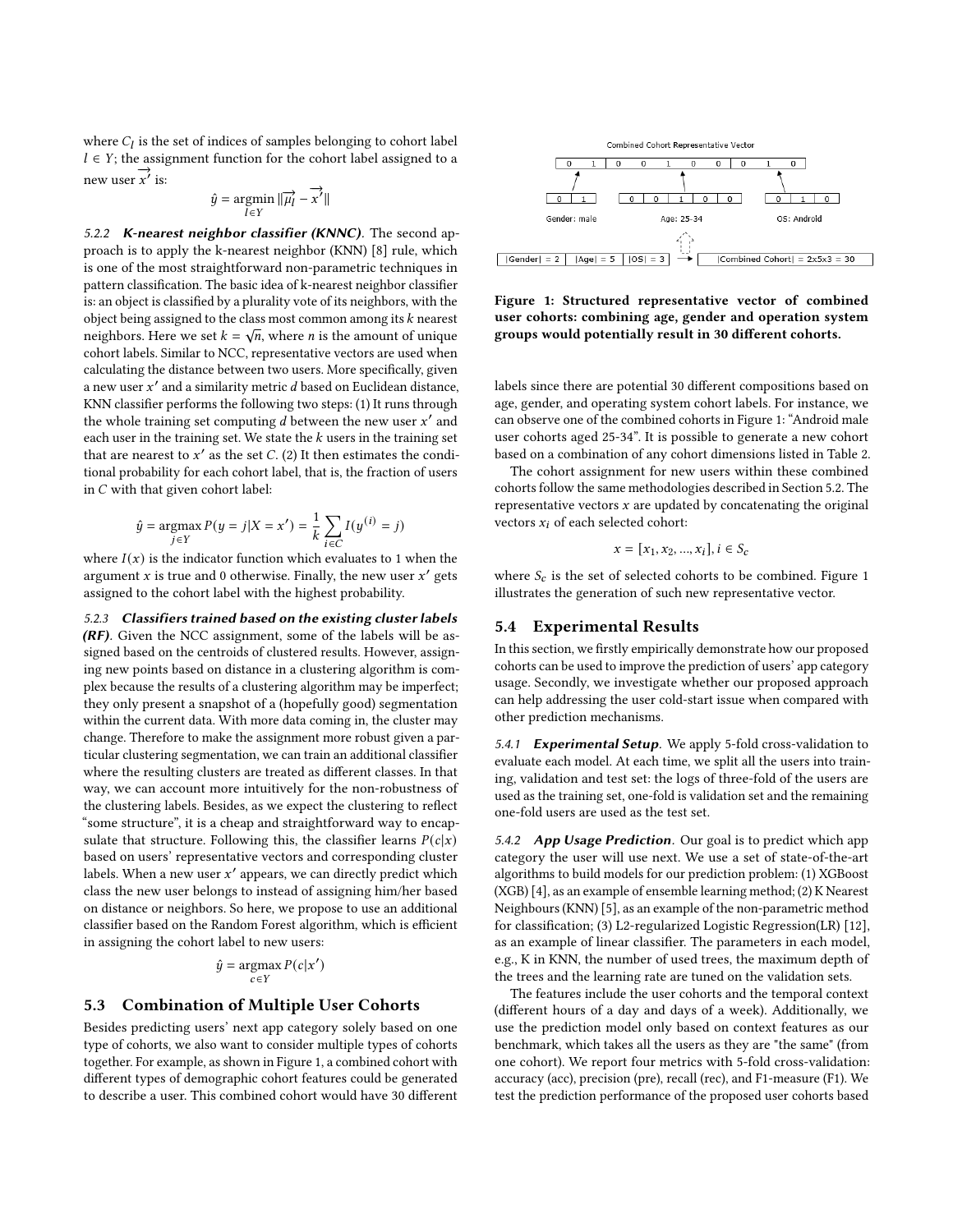<span id="page-6-0"></span>Table 4: Measurements of next app category prediction based on different cohorts information. All the results are statistical significant ( $p < 0.01$ ) using the two tailed t-test compared to the temporal context only baseline.

|                                                          |                |             | <b>Measurements</b> |                |                |                |
|----------------------------------------------------------|----------------|-------------|---------------------|----------------|----------------|----------------|
| <b>User Cohorts</b>                                      | # Cohorts      | Assignment  | acc                 | pre            | rec            | F1             |
| <b>Context Baseline</b>                                  |                |             |                     |                |                |                |
| Hour + Weekday                                           | i,             | ÷,          | 0.416               | 0.173          | 0.416          | 0.244          |
| <b>I. Single Cohort</b>                                  |                |             |                     |                |                |                |
| (a). Demographics                                        |                |             |                     |                |                |                |
| Age                                                      | 5              |             | 0.441               | 0.197          | 0.441          | 0.272          |
| Gender                                                   | $\overline{c}$ |             | 0.443               | 0.197          | 0.443          | 0.272          |
| Operating system                                         | 3              |             | 0.447               | 0.234          | 0.447          | 0.291          |
| (b). Psychographics                                      |                |             |                     |                |                |                |
| Interests: Top1-Absolutely                               | 45             |             | 0.686               | 0.666          | 0.686          | 0.665          |
| Interests: Top2-Absolutely                               | 364            | NCC         | 0.559               | 0.515          | 0.559          | 0.496          |
| Interests: Top3-Absolutely                               | 961            | KNNC        | 0.467               | 0.387          | 0.467          | 0.362          |
| Interests: Top1-Relatively<br>Interests: Top2-Relatively | 45<br>582      | NCC         | 0.555<br>0.547      | 0.528<br>0.494 | 0.555<br>0.574 | 0.510<br>0.485 |
| Interests: Top3-Relatively                               | 1522           | <b>KNNC</b> | 0.418               | 0.393          | 0.418          | 0.402          |
|                                                          |                |             |                     |                |                |                |
| Way of Living: Sleep Time                                | 3              | L,          | 0.440               | 0.203          | 0.440          | 0.270          |
| Way of Living: Get-up Time                               | 3              |             | 0.439               | 0.206          | 0.440          | 0.271          |
| Way of Living: Nocturnal                                 | 3              |             | 0.443               | 0.197          | 0.443          | 0.272          |
| Communities                                              | 115            | NCC         | 0.572               | 0.550          | 0.572          | 0.517          |
| (c). Behavioural                                         |                |             |                     |                |                |                |
| Time Spent                                               | 5              | L,          | 0.444               | 0.222          | 0.444          | 0.286          |
| Frequency                                                | 5              |             | 0.444               | 0.222          | 0.444          | 0.286          |
| <b>Revisitation Pattern</b>                              | 3              | NCC         | 0.444               | 0.219          | 0.444          | 0.283          |
| <b>II. Combinatory Cohort</b>                            |                |             |                     |                |                |                |
| (d). Demographics                                        |                |             |                     |                |                |                |
| Age + OperatingSys                                       | 15             | NCC         | 0.443               | 0.255          | 0.443          | 0.298          |
| Gender + OperatingSys                                    | 6              | NCC         | 0.447               | 0.240          | 0.447          | 0.291          |
| Age + Gender                                             | 10             | NCC         | 0.436               | 0.206          | 0.436          | 0.271          |
| Age<br>+ Gender +<br>Operat-                             | 20             | NCC         | 0.436               | 0.255          | 0.436          | 0.298          |
| ingSys                                                   |                |             |                     |                |                |                |
| (e). Psychographics                                      |                |             |                     |                |                |                |
| Getup + Nocturnal                                        | 6              | NCC         | 0.437               | 0.236          | 0.437          | 0.280          |
| Sleep + Get-up + Nocturnal                               | 17             | NCC         | 0.431               | 0.248          | 0.431          | 0.291          |
| Top1-Absolute + Community                                | 363            | NCC         | 0.682               | 0.662          | 0.682          | 0.660          |
| Top1-Absolute + Nocturnal                                | 80             | NCC         | 0.681               | 0.661          | 0.681          | 0.659          |
| Top1-Relative + Community                                | 489            | NCC         | 0.577               | 0.565          | 0.577          | 0.543          |
| Top2-Absolute + Community                                | 1034           | <b>KNNC</b> | 0.572               | 0.529          | 0.572          | 0.514          |
| Top1-Relative +Nocturnal                                 | 88             | NC          | 0.548               | 0.519          | 0.548          | 0.505          |
| (f). Behavioural                                         |                |             |                     |                |                |                |
| Time Spent + Revisitation                                | 12             | NCC         | 0.439               | 0.244<br>0.244 | 0.439          | 0.295          |
| Frequency + Revisitation                                 | 12             | NCC         | 0.439               |                | 0.439          | 0.294          |
| (g). Across Taxonomies                                   |                |             |                     |                |                |                |
| Age + OperatingSys + Revisi-<br>tation                   | 69             | NCC         | 0.430               | 0.290          | 0.430          | 0.329          |
| Age + OperatingSys + Time                                | 96             | NCC         | 0.426               | 0.292          | 0.426          | 0.332          |
| Spent                                                    |                |             |                     |                |                |                |
| Age + OperatingSys + Top1-<br>Absolute + Time Spent      | 649            | NCC         | 0.600               | 0.552          | 0.600          | 0.565          |

on each cohort taxonomy individually and then when combined. We consider several combinations.

Table [4](#page-6-0) presents the results.<sup>[2](#page-6-1)</sup> For the combined user cohorts (Table 4.II), since there are a large number of compositions across different cohort taxonomies, we only report the results of the top performing combinations, on which we test the combinations among any two, three or four different cohorts. Note that we also only report those combinations for which we observe a performance

boost compared to using any individual cohort feature. For the different cohort assignment methods we employ for new users (see Section [5.2\)](#page-4-0), we only report the one with the best performance.<sup>[3](#page-6-2)</sup>

Firstly, we find that compared to the context-only baseline approach, all the cohort based models achieve better performance on all metrics; all those improvements are found to be statistically significant (p < 0.01) through a two-tailed t-test. This demonstrates that not surprisingly, incorporating user characteristics on top of the temporal context help to improve app category usage prediction.

Secondly, we investigate more specifically the gains obtained by the single cohort models (Table 4a-c). We can observe that in general the psychographic cohort models (Table 4b) perform better than the demographic (Table 4a) and behavioural (Table 4c) cohort models by a large margin. When looking at the psychographic cohort models, we can find that the user interests cohort based on the "absolutely top 1 app category", and "communities" are the best predictive models. This indicates that users that have common interests or belong to the same communities may behave more similarly in their app usage behavior, which is not only constrained to their past, but also their future app usage. However, compared to the baseline, we observe only marginal improvements on the "way of living" (Table 4b), behavioral (Table 4c) and demographic (Table 4a) cohort models. This is not surprising as most of those models contain only a small number of cohorts (3-5) and are not sufficiently discriminative.

Finally, when examining the combined cohorts (Table 4d-g), we find that they generally perform better than when using any one of them respectively. For example, all of the "way of living" cohorts outperform any of them when individually used. When combining demographics and revisitation behaviour patterns (Table 4g), we observe an increase of 10% performance improvement, compared to using demographics only (Table 4d). However, it is worth noting that combining "interests" with any other cohorts (Table 4e) would result in only marginal improvements and sometimes even inferior performance. This implies that enriching the cohorts with additional information might not always necessarily help. Another interesting observation is that most of the time, the simple Nearest Centroid Classifier (NCC) cohort assignment approach outperforms KNCC and RF approaches.

5.4.3 User Cold-Start Problem. In this section, we focus on analyzing whether the cohort-based prediction model can help solving the user cold-start problem. We adopt the best performing cohort model (see Table [4\)](#page-6-0) for the rest of the experiments.

The baseline approaches we compare against are both personalized and population-based prediction models. Although there are many personalized models (see Section 2), some of them are not applicable because they use additional information. We select CPD [\[32\]](#page-8-7), EWMA [\[32\]](#page-8-7), and BN [\[42\]](#page-8-9) as our comparative baselines for personalized models as they can be used with our dataset. CPD (Cumulative Probability Distribution) computes the probabilities of each used app in all the specific time slots based on historical app usage time series for that user, and selects the app with the highest probability at the prediction time based on its time slot.

<span id="page-6-1"></span><sup>&</sup>lt;sup>2</sup>Due to the limited space, only the results of XGB are reported, which performs the best among all the three classifiers.

<span id="page-6-2"></span><sup>&</sup>lt;sup>3</sup>We use '-' in Table 4 to denote such scenario when there is no single winner for the three assignment approaches (i.e., all those methods result in the identical cohort assignment).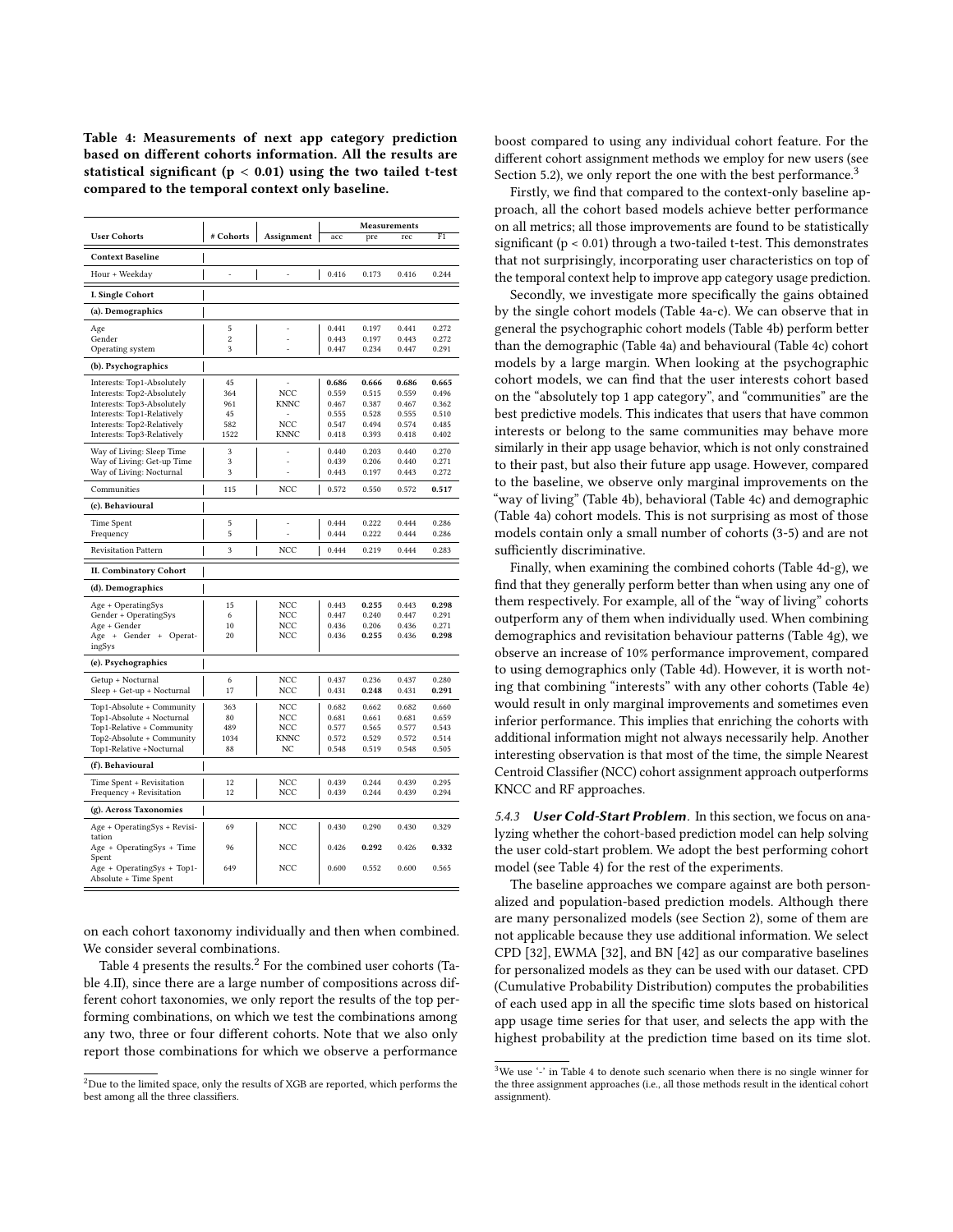<span id="page-7-0"></span>

(a) Accuracy Comparison



(b) Convergence Speed Comparison

Figure 2: Performance comparison among different prediction models with limited amount of historical user logs. Three personalized baseline models: CPD [\[32\]](#page-8-7), EWMA [\[32\]](#page-8-7) and BN [\[42\]](#page-8-9), one population-based baseline model [\[7\]](#page-8-41) and our proposed cohort model.

EWMA (Exponentially Weighted Moving Average) replaces the cumulative probability in CPD with exponentially weighted moving average [\[14\]](#page-8-42) so that the newer data points have higher influence in the prediction. BN [\[42\]](#page-8-9) is a Bayesian Network model that relies on both app usage and time context and calculates a linear combination of the user's last used app and the second last used app for the final prediction. Regarding the population-based prediction models, following [\[7\]](#page-8-41), we generate the baseline model based on our available predictive features and utilize random forest to combine all those features for the next app category prediction. We combine a set of extensive features that could be extracted from our dataset, which include hour, weekday, last used apps, historical popularity of users' app usage in different time windows, one hour, one day and all history, and periodicity (intervals between app usage) [\[22\]](#page-8-14).

To explore whether the user cohorts based methodology perform better especially for new users (for which there are limited interaction data), we randomly select 20% of the users in our dataset, and use them to simulate the new users by increasing the number of interaction data (logs) available we consider for each user. Specifically, we extract different amount of logs from 5 to 50 for

each user to simulate various severity of the cold-start problem. We hypothesize that models that handle well the cold-start problem tend to perform competitively even with very limited amount of user logs.

Figure 2 presents the prediction performances of all baseline models and our proposed cohort-based prediction model, given different amount of historical logs available for the test users (xaxis). The results are averaged across all the test users. Firstly, we can observe in Figure [2a](#page-7-0) that when the amount of user interactions is limited, all personalized models perform worse (accuracy is below 35%) than the population baseline models and the cohort models. CPD is the worst for the personalized model when there are logs, followed by EWMA and BN. However, both population and cohort models can achieve over 50% accuracy even with the limited amount of historical user data. Secondly, we observe from Figur[e2b](#page-7-0) that only the cohort-based model achieves over 90% of the best accuracy when only 10 entry logs are considered. The performance steadily increases as more and more logs are available. This demonstrates that our proposed user cohort based model outperforms both the personalized models and the population-based model for the user cold-start problem.

# 6 CONCLUSIONS

In this study, our goal was to identify meaningful user cohorts information to help with the app category usage prediction problem. We show that besides personalized prediction approaches, users' app category usage behavior can be predicted based on cohorts information. Based on our proposed taxonomies of user cohorts modelling, we found that psychographics (interests and community) perform best. Additionally, we identify that our proposed user cohorts based prediction outperforms both the personalized and population-based models on the user cold-start problem.

Through our study, we demonstrated the value of cohorts, especially for new users. This is promising as cohorts information could be used not only on their own but also in combination with other signals as they become more present. For a new user without much interaction data, general cohorts information such as interests or community could be collected, e.g., a user could label themselves as car lovers or young parents. Users' app category usage could be predicted with relatively high accuracy using this basic cohort information. The cohort labels can also be utilized to explain the prediction model, enabling the recommendation to be more transparent and interpretable [\[37\]](#page-8-13).

There are several limitations of our work, which we would like to address in future work. Firstly, our dataset only consists of relatively short-term app usage and it would be interesting to study signals that could relate to long-term characterizations of user cohorts. Secondly, we mainly focus on next mobile app category prediction in our work. Our method is general while it is worthwhile extending this to further investigate our cohort-based methods on next app prediction [\[2\]](#page-8-3). Finally, the cohort taxonomy we define in our work is only a first step proof-of-concept, and can be refined with more fine-grained cohorts when relevant interaction or user profile information become available.